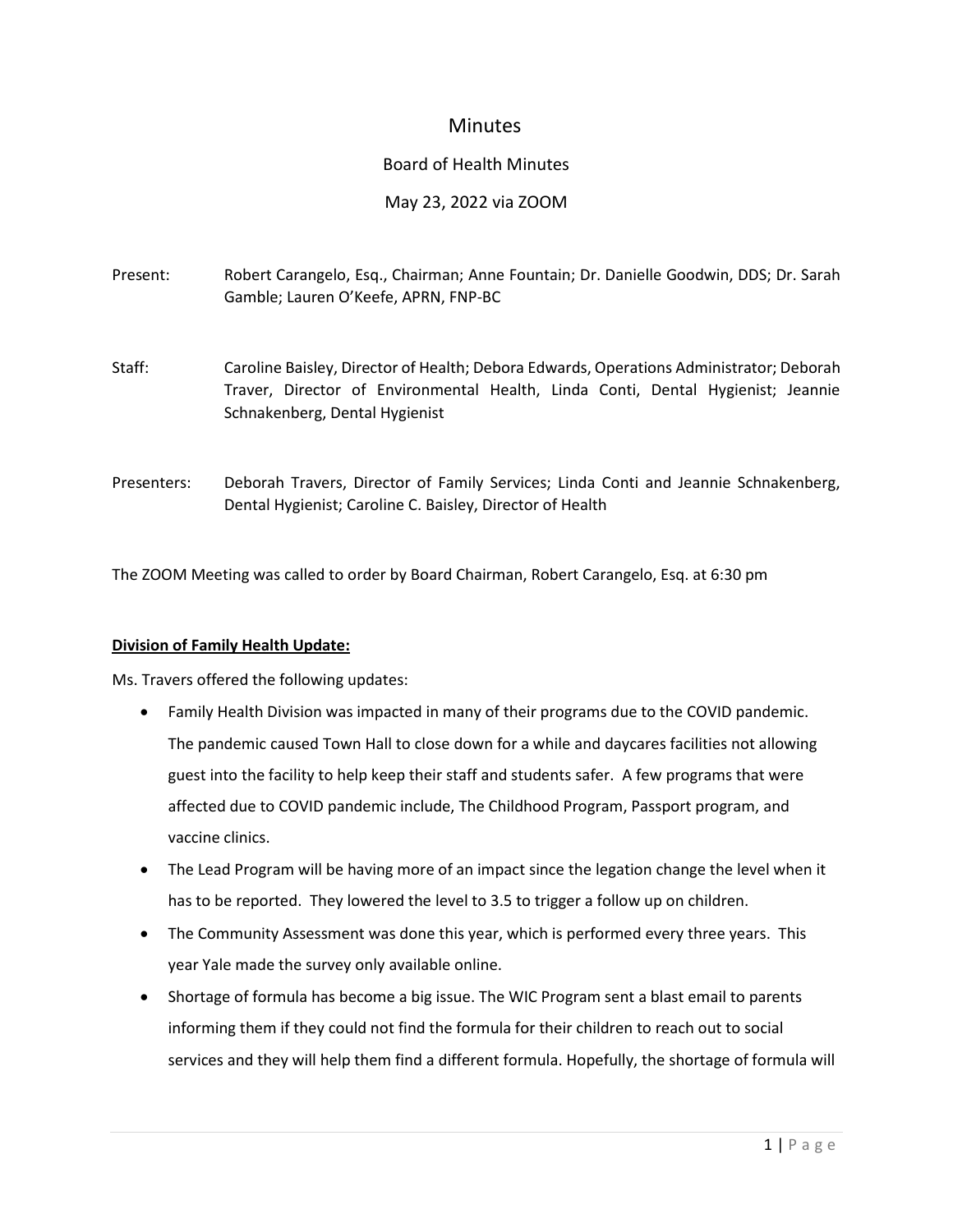be getting better soon since the manufactures are ramping up to make more and there is more formula being flown into the U.S.

- Family Health Division's nurses have been extremely busy with vaccine clinics and contact tracing. As of today, the Department has given 7100 doses of COVID vaccine and 120 of those shots were home visits.
- At this time the Senior Center is still closed. Chairman Carangelo requested Deborah find out when the Senior Center will be opening.

### **Dental Health Program Update:**

Ms. Conti and Ms. Schnakenberg provided the following updates on the activities of Department's Dental Program:

- The Dental Health Program strives to prevent oral disease in persons of all ages and identifies those who do not appear to have sufficient access to adequate, quality oral health care.
- The Program offers oral health screenings for early detection of dental health problems that includes coordination an appropriate referral mechanism for treatment.
- Ms. Conti and Ms. Schnakenberg provide age appropriate health education to Greenwich students that includes disease prevention, human growth and nutrition, good oral health habits, substance abuse, oral piercing, safety and accident prevention and tobacco use.
- This year both public health dental hygienists participated in "Every Smile Counts", which is conducted every five years by the CT Department of Public Health. This program provides important information about the oral health of elementary children across the state. The state randomly picks the school. This year the two schools picked to participate was Old Greenwich and North Street. The results of the survey for the two schools were that 201 screenings were performed with 4 requiring dental treatment.
- The current school year 2021-2022, the dental health program serviced the schools with oral health lessons but unable to perform dental health screening on students due to the pandemic.
- The fluoride rinse program was not offered this school year of 2021-2022 to reduce the spread of germs in the COVID-19 pandemic. But in the upcoming school year they will introduce a fluoride varnish program for students in 1<sup>st</sup> grade through 5<sup>th</sup> grade. The varnish will be applied during the student's dental screening.
- In the fiscal school year of 2021-2022 Greenwich Health Department is in collaboration with HUSKY and the Optimus Healthcare of Stamford to bring a mobile van for dental services to New Lebanon school in the fall. The students will be screened by the Public Health Dental Hygienist from Greenwich Health Department and then referred for treatment on the mobile van, which will treat the students at the school. This service will start in the beginning of the 2022/2023 school year and being offered to the students who qualify for free or reduced lunch and students that are on the Husky insurance.